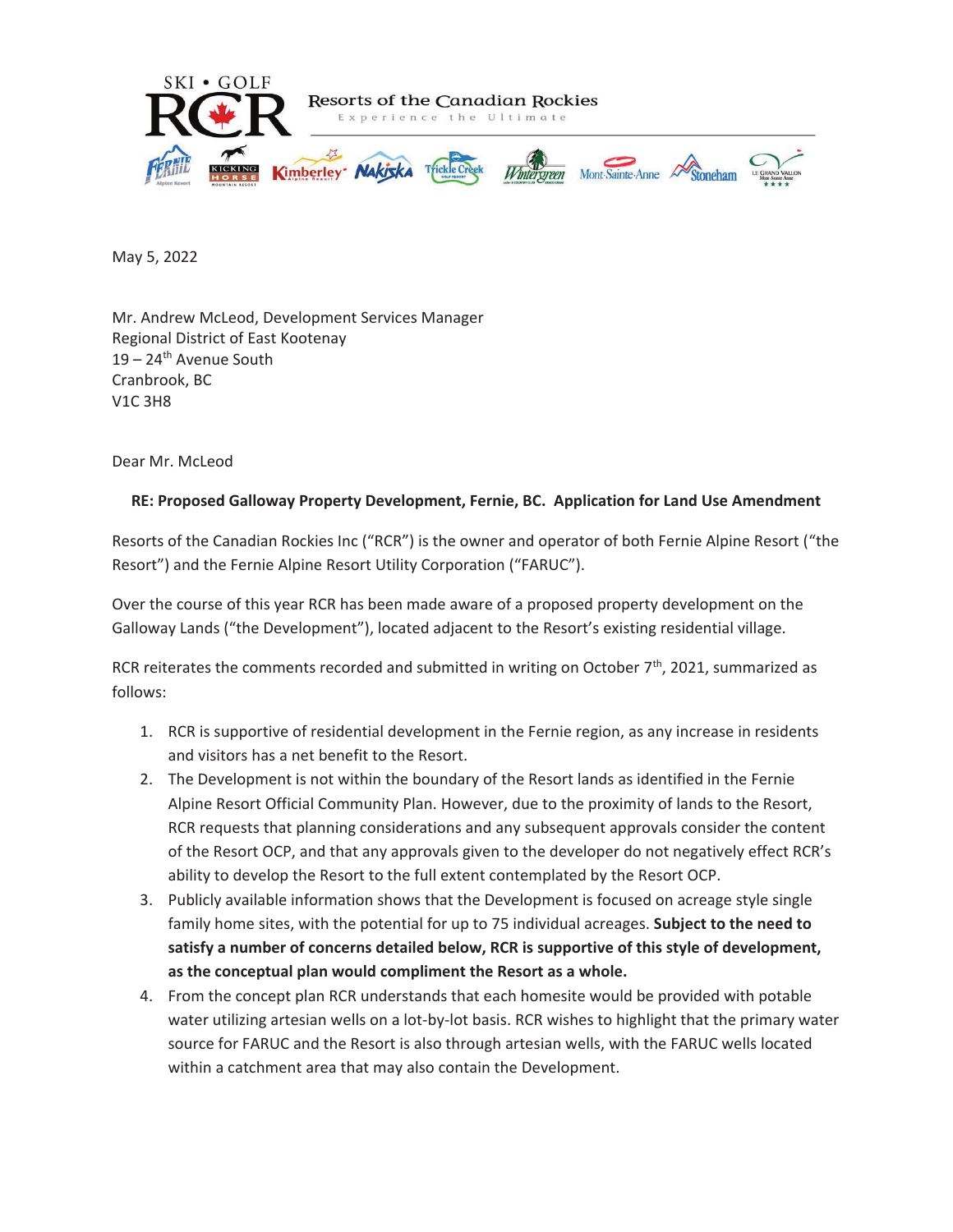

- 5. From the concept plan RCR understands that the Development's wastewater plan is based on individual septic fields. RCR requests that any approval provided to the Development is required to be tied into the existing FARUC system.
- 6. Concept plans for the Development show vehicle access through the existing Resort road system, originating at the junction of Ski Hill Road and BC Hwy 3, then through Highline Drive and Boomerang Way. RCR requested that any approval decision require a Traffic Impact Analysis. Any such analysis should recognize the content of the Resort OCP, in particular the concerns highlighted re: a single point of access to the Resort. Finally, future development at the Resort should not be compromised by the proposed vehicle access.

RCR had the opportunity to discuss the conceptual plans and RCR's concerns with the Developer. RCR appreciates the invitation to review the Application for Amended Land Use, as provided by RDEK.

RCR requests that RDEK consider:

- **1. General comments:** 
	- RCR remains supportive of residential development in the Fernie Resort, Fernie Town Site, and Elk Valley region.
	- Please note that although the Application makes reference to RCR and the Resort, RCR has not consented to named inclusion in this Application document.

#### 2. **TIA and road access comments**:

- RCR believes that this Development would result in significantly more daily trips than suggested in the application. The TIA seems to only contemplate owners and does not acknowledge guests, visitors, staff and trades who will use the roads to visit the Development. RCR recommends that a higher volume be considered in reviews the Development application.
- The TIA implies that the existing Resort roads and in particular road junctions, are adequate for the current and proposed traffic counts. RCR contests this conclusion and in particular wishes to highlight the junction of Highline Drive and Boomerang Way. At that location traffic exiting Boomerang Way does so into a blind corner on Highline Drive.
- The TIA recognizes and RCR agrees that Resort roads are commonly used by pedestrians and would benefit from separated dedicated walkways.
- The TIA recommends a 30 km/h speed limit on Resort roads. Please note that the road system is controlled and managed by the MOT+I and not by RCR.
- x RCR agrees that the junction of Hwy 3 and Ski Hill road is currently adequate. However, RCR remains concerned that the TIA does not sufficiently recognize the traffic associated with the Development, and adequacy until 2040 is unlikely. RCR remains concerned that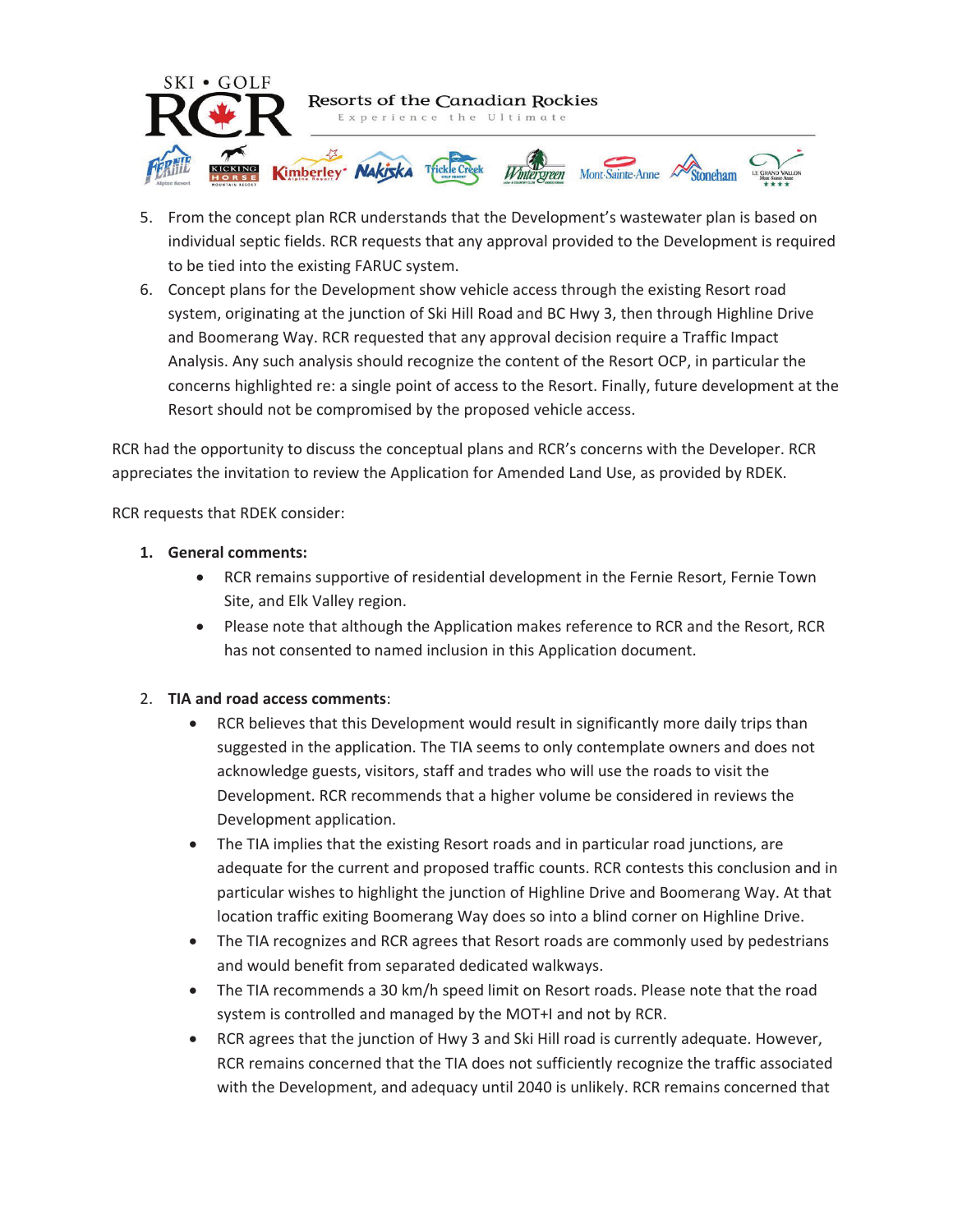

the traffic associated with the Development may affect RCR's ability to develop the Resort. As such if any capital additions now or in the future that are required for this access, the Developer should be required to fund such costs.

RCR requests that all of the bullet points above related to the TIA be reassessed using a significantly higher traffic count, and that the Developer be required to fund improvements to access, junctions and pedestrianization of the proposed access route.

# 3. **Community Wildfire Protection**:

- x While RCR supports the use of Firesmart practises and construction, RCR does not support the concept of a residential subdivision that does not have access to a fire hydrant system.
- RCR requests the Development is required to fund and have in place a fire hydrant system on its lands.
- Please note that FARUC is prepared to provide firefighting water to the subdivision, at cost to the Developer.

#### **4. Wildlife Corridors:**

• No comments at this time

# **5. SEPTC and Potable Water:**

- The Amended application correctly identifies that the Resort's potable water supply, provided by FARUC, is classified as GARP. As such it is required to meet Drinking Water Treatment Objectives issued by the Ministry of Health. Under that plan, treatment is to be provided by Chlorination in combination with an Ultraviolet system. Chlorination is currently in place and in use. UV treatment is in the construction and approval process, with oversight by the Ministry of Health. RCR suggests that the Development should be required to fund the tie in of any properties developed under the Application into the FARUC system.
- FARUC's current and planned potable water system and improvements are sufficient to meet RCR planned growth for the Resort. If called upon FARUC can supply water to the Development, with expansion and enhancements at cost to the Developer.
- FARUC can provide wastewater treatment to the Development, with expansion and enhancements at cost.

# **6. Life Cycle and Development Costs**

No comments at this time